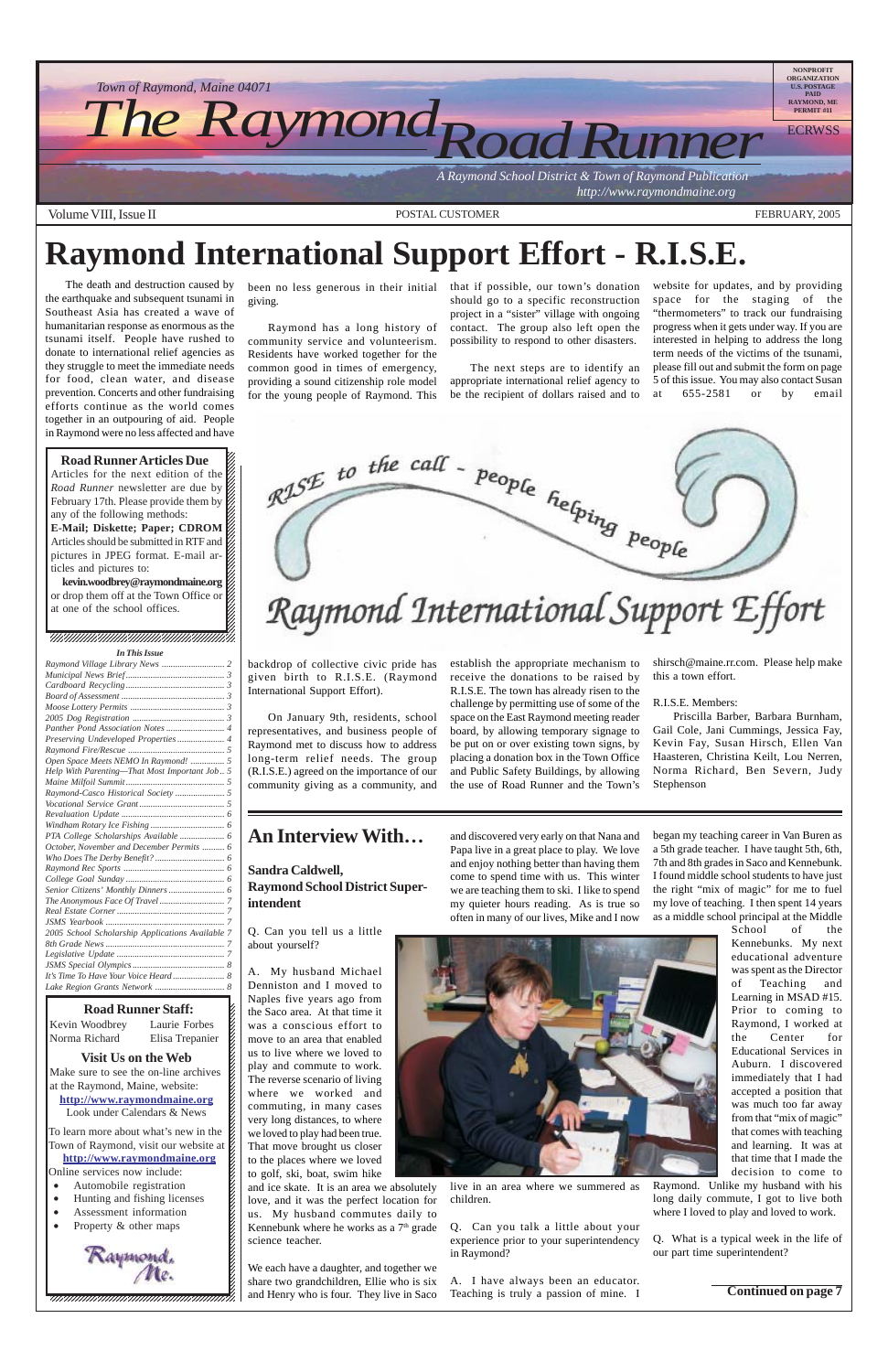#### PAGE 2 THE RAYMOND ROAD RUNNER THE RAYMOND ROAD RUNNER THE RAYMOND ROAD RUNNER THE SAME RAYMOND ROAD RUNNER

| $\sim$ $\sim$ $\sim$                                                                                                       |                                                                                                                                                                            |                                                                                                                                          |                                                                                                                                                                                                                                                                  |                                                                                   |                                                                             |                                                                   |
|----------------------------------------------------------------------------------------------------------------------------|----------------------------------------------------------------------------------------------------------------------------------------------------------------------------|------------------------------------------------------------------------------------------------------------------------------------------|------------------------------------------------------------------------------------------------------------------------------------------------------------------------------------------------------------------------------------------------------------------|-----------------------------------------------------------------------------------|-----------------------------------------------------------------------------|-------------------------------------------------------------------|
| <b>SUNDAY</b>                                                                                                              | <b>MONDAY</b>                                                                                                                                                              | <b>TUESDAY</b>                                                                                                                           | <b>WEDNESDAY</b>                                                                                                                                                                                                                                                 | <b>THURSDAY</b>                                                                   | <b>FRIDAY</b>                                                               | <b>SATURDAY</b>                                                   |
| FB=Fire Barn<br><b>JS=Jordan-Small</b><br><b>KC=Kokatosi Campgnd</b><br>PS=Public Safety Bldg.<br>RE=Raymond<br>Elementary | <b>SG=Sheri Gagnon</b><br>TG=Town Garage RT85<br>TH=Town Hall<br><b>VL</b> =Village Library<br>VC=Village Church<br>VT=Village Tennis<br>MB=Modular at JSMS                | $\mathbf{1}$<br>6:30PM VC<br>Troop 800 Meeting<br>7:00PM TH<br>Selectmen Meeting                                                         | $\overline{\mathbf{2}}$<br>10:00AM VL<br>Toddlertime<br>10:45AM VL<br>Preschool Storytime                                                                                                                                                                        | $\overline{\mathbf{3}}$<br><b>6:30PM KC</b><br>Lions Club Meeting                 | 4                                                                           | 5                                                                 |
| $6\phantom{1}6$<br>2:00-4:00PM VL<br>Valentine's Day Crafts                                                                | $\overline{7}$<br>10:00AM VL<br>Babytime                                                                                                                                   | 8<br>6:30PM VC<br>Troop 800 Meeting<br>6:30PM RE<br><b>PTA Meeting</b>                                                                   | 9<br>10:00AM VL<br><b>Toddlertime</b><br>10:45AM VL<br>Preschool Storytime<br>7:00PM TH<br><b>Planning Board</b><br>7:00-8:30PM VL<br>Knot Tying                                                                                                                 | 10<br>7:00PM TH<br>Raymond Conservation<br>Commission                             | 11                                                                          | 12<br><b>JSMS Basketball</b><br>B-Team @ Richmond                 |
| 13                                                                                                                         | 14<br>10:00 AM VL<br>Babytime                                                                                                                                              | 15<br>3:00PM TH<br>Planning Board Deadline<br>forMarch<br><b>6:30PM VC</b><br>Troop 800 Meeting<br><b>7:00PM TH</b><br>Selectmen Meeting | 16<br>10:00AM VL<br>Toddlertime<br>10:45AM VL<br>Preschool Storytime<br><b>7:00PM RE</b><br><b>School Budget</b><br><b>Public Hearing</b>                                                                                                                        | 17<br><b>Road Runner</b><br>Deadline for March<br>6:30PM KC<br>Lions Club Meeting | 18<br>9:00 AM VL<br><b>Library Board Meeting</b>                            | 19<br><b>Town Office Closed</b>                                   |
| 20                                                                                                                         | 21<br><b>Presidents' Day</b><br><b>Library Closed</b><br><b>School Vacation</b>                                                                                            | 22<br><b>7:00PM TH</b><br><b>Selectmen Meeting</b><br><b>School Vacation</b>                                                             | 23<br>10:00AM VL<br><b>Toddlertime</b><br>10:45AM VL<br>Preschool Storytime<br><b>2:00PM VL</b><br>Duct Tape Kids Crafts<br><b>7:00PM TH</b><br>Raymond Conservation<br>Commission<br><b>7:00PM VL</b><br><b>Book Discussion Group</b><br><b>School Vacation</b> | 24<br><b>6:30PM KC</b><br>Lions Club Meeting<br><b>School Vacation</b>            | 25<br>Town Officer Nomination<br>Papers Available<br><b>School Vacation</b> | 26<br>12:00PM TH<br>Zoning Board of Appeals<br>Deadline for March |
| 27                                                                                                                         | 28<br>10:00AM VL<br>Babytime<br><b>6:00PM RE</b><br><b>Cub Scout Pack Meeting</b><br>7:00PM TH<br>Zoning Board of Appeals<br>7:00-8:30PM VL<br><b>Using Microsoft Word</b> | 1<br>6:30PM VC<br>Troop 800 Meeting<br>7:00PM TH<br>Selectmen Meeting                                                                    | $\overline{2}$<br>10:00AM VL<br>Toddlertime<br>10:45AM VL<br>Preschool Storytime<br>6:30 RE<br>Dr Seuss Night                                                                                                                                                    | 3<br><b>6:30PM KC</b><br>Lions Club Meeting                                       | 4                                                                           | 5                                                                 |

Winter doldrums got you down? Check out what's happening at your library to cheer up your winter days and nights.

#### **Valentine's Day Craft with "The Crafty Ladies".**

Sunday, February 6, from 2 to 4pm, our favorite Crafty Ladies will conduct a hands on craft workshop at the library. This is a paper craft workshop. They will provide all the supplies you'll need, so don't miss this opportunity to create something special for your loved one, or just learn a new craft. This is a fun program for the whole family. Our "Crafty Ladies" are such skilled and enthusiastic teachers. Their programs are always interesting and fun.

#### **Tying Knots with the Raymond Village Boy Scouts**

On Wednesday, February 9, from 7 to 8:30pm, the Raymond Boy Scouts will give a hands on demonstration of knot tying. The whole family can learn something new from this program. How often do you get a chance to learn tying from some of the best? The skill of knot tying can be used for many everyday circumstances, from moving Grandma's antique bureau to securing the cover for your boat.

will be available beginning Monday, December 8<sup>th</sup>

#### **Craft for Kids**

Duct Tape Crafts will be featured during February Vacation Week on Wednesday, February 23, at 2 pm at the Raymond Village Library. No sign up is necessary. Sounds like lots of fun! See you there!

#### **Dr. Seuss Night**

Mark this one on your calendar. March 2 at Raymond Elementary School at 6:30pm is the time and place of this year's famous, huge Dr. Seuss Night. An event not to be missed! For more information, contact Sue Ellen at 655-4463.

#### **Computer Education Series**

Learn the basics of Microsoft Word on Monday, February 28, at the library from 7 to 8:30pm - an

## **Raymond Village Library News**

opportunity to learn how to work with Microsoft Word, creating letters and more! This is not a hands on class. You will receive step by step directions, along with examples and tips. Our Windows and Excel classes were a big success, and participants felt they learned a lot. Don't miss out on this chance to learn Word!

#### **Book Group**

This group of readers meets the last Wednesday of the month at the library at 7pm to discuss a mutually chosen piece of writing. This could be fiction, nonfiction, poetry, essays, plays, etc. All are invited to attend. Please call the library, 655-4283, for this month's selection. February's meeting will be February 23.

#### **President's Day**

The library will be closed on President's Day, Monday, February 21.

#### **Young Adult Books for the Busy Mom**

There is a trend of late at the library with many busy mothers checking out books from the Young Adult section of the library. Many of these Moms do not have the time to read as much as they would like, so they are choosing books that will suit their tastes and busy lifestyle. The Young Adult area can satisfy an avid reader with a very interesting story line and with time manageable books. A few examples of books known to please are:

Catherine, Called Birdy, by Cushman The Midwife's Apprentice, by Cushman Dragon Rider, by Funke Inkheart, by Funke The Golden Compass (series), by Pullman Speak, by Laurie Halse Anderson Sahara Special, by Esme Raji Codell Books by Gary Paulsen

Another great bonus to reading Young Adult books is staying in touch with what our youth today is reading. It is important to know what literature is making an impact with today's youth as well as what issues/pressures are related in story form.

So on your next visit to Raymond Village Library, try browsing through the growing Y A area and check out a book. You may be pleasantly surprised.

#### **Town Of Raymond Nomination Papers Are Available**

For The Offices Of **Selectman, School Committee Budget/Finance Committee**

> Papers deadline April 6, 2005 at 4pm

For more information: Louise Lester, Town Clerk 655-4742 ext.21 or louise.lester@raymondmaine.org

#### **SAND/SALT FOR RAYMOND RESIDENTS**

Fire Lane 89 on the Plains Road at the Public Works shed

**Monday – Friday from 7:30am to 3pm**

#### **ALL ENTRY WILL BE DENIED DURING ICE OR SNOW STORMS.**

Public entry into the sand/salt building is prohibited.

There is a limit of 2 five-gallon buckets a load.

**NO COMMERCIAL USE IS ALLOWED**

# **February 2005**

| <b>Events and Meeting Schedule</b> |  |  |  |
|------------------------------------|--|--|--|
|------------------------------------|--|--|--|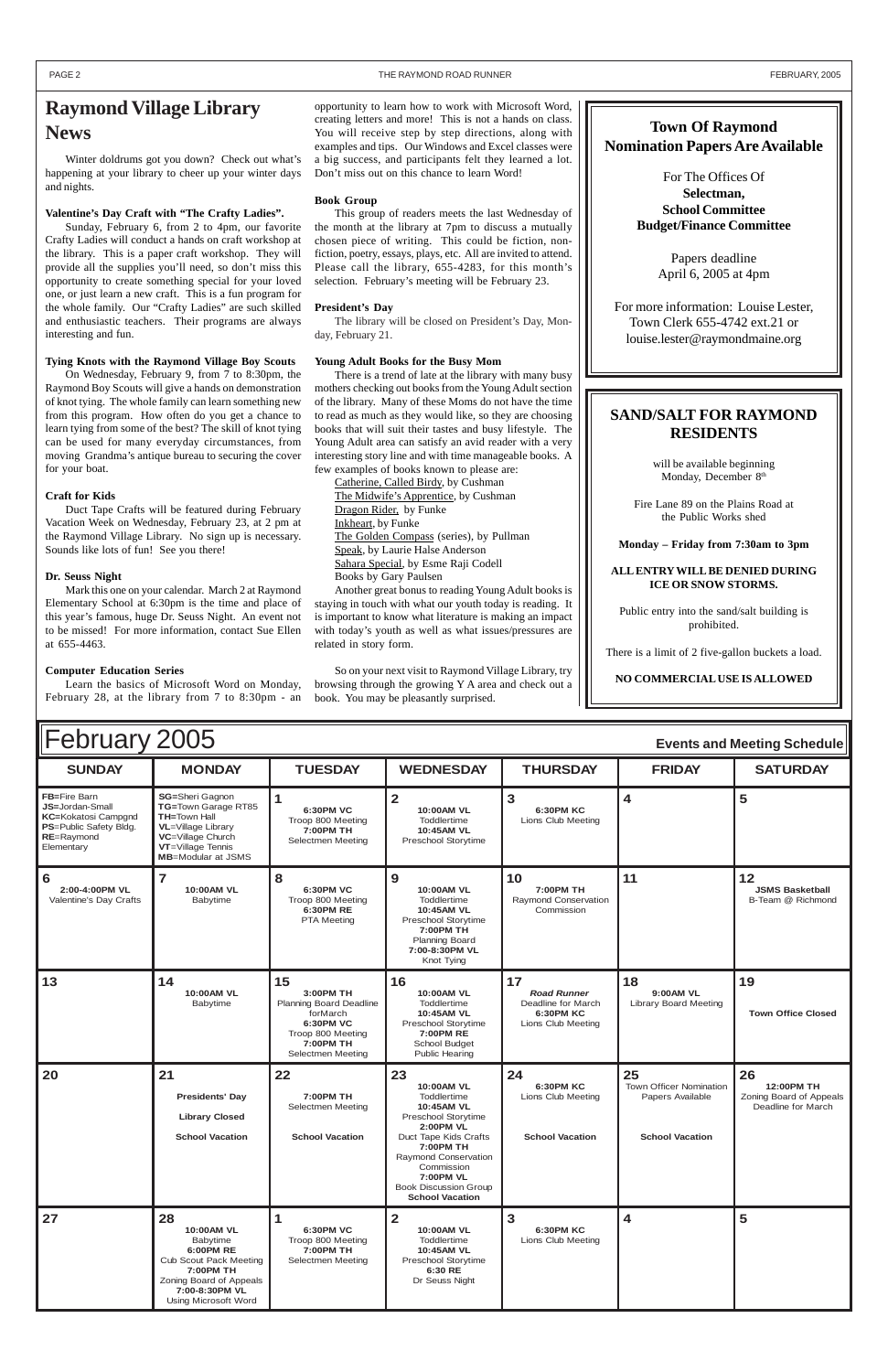### **Municipal News Brief**

By Don Willard, Town Manager

The Raymond Board of Selectmen took the following actions in January 2005.

- 1. Junk Yard Ordinance update. Code Enforcement Officer Jack Cooper reported on the status of two ongoing complaints located at 41 Main Street and Raymond Hill Road, as well as a possible new violation located on Webbs Mills Road. It is expected that the two ongoing concerns will be compliant with applicable ordinances or otherwise resolved by the end of February.
- 2. Consideration of appointment of Louise Murray as Registrar of Voters for a two-year term. The Selectmen unanimously voted to appoint Louise Murray as Voter Registrar for another two-year term.
- 3. Discussion of Sheriff's Department proposal for patrol office at Public Safety Building - Denis Morse Fire Chief. Chief Morse reported on a request received from the Cumberland County Sheriff's Department to utilize office space at the new Public Safety Building as a regional sheriff's patrol office. Under the proposed arrangement, the county would pay the Town of Raymond a sum equal to the sq. ft. cost of utilities for the office on an annual basis, which would total approximately \$300. This modest proposal was offered in order to increase the visibility of the Sheriff's Department's rural patrol in the Raymond area. The Selectmen unanimously approved the proposal to make an office available at the Public Safety Building for the Cumberland County Sheriff's Department's Patrol Division.
- 4. Ambulance replacement request. Fire Chief Denis Morse explained the departmental need to replace Rescue 2 earlier than anticipated due to frequent and costly repairs. Originally a replacement unit was anticipated in the Capital Improvement Plan for spring 2005. Chief Morse proposed that the Selectmen authorize the purchase of a replacement ambulance as soon as possible. Investigation will be conducted to determine whether switching from a one-ton van based vehicle to a more heavy-duty truck based ambulance would make economic sense from a maintenance standpoint. A search will be conducted for demonstrator units that would enable the acquisition cost of the new ambulance to come within the planned budget of \$140,000.
- 5. Consideration of member qualifications and rules of procedure for Board of Assessment Review (BAR) – Assessors' Agent Amanda Simpson. Proposed BAR regulations, procedures, and standards documents were presented by the Assessor for consideration and possible future adoption by the BAR once formed. No action was taken on this agenda item pending further revision to the proposed draft and final approval of the advertisement seeking interested volunteers to serve on the BAR. This agenda item will be considered again at the January 18, 2005, meeting.
- 6. Raymond Waterways Protective Association Year-
- Selectmen Bylaws and Policies for consideration and possible adoption. The Selectmen unanimously approved adopting the Town of Raymond Bylaws and Policies of the Board of Selectmen, with the exception of Section 8 (Meetings) to be considered at a later meeting along with a proposed public participation policy.
- 8. Public Hearing Consideration of Adoption of 2005 General Assistance Ordinance and Appendices. After conducting a hearing to receive public input, the Selectmen unanimously approved adopting the 2005 Appendices to the Town of Raymond General Assistance Ordinance outlining maximum levels of assistance for basic necessities in compliance with state law.
- 9. Communications.
	- a. The Town Manager announced that he had received a letter from Robert Williams of Inland Fisheries and Wildlife (IF&W) indicating that the State of Maine had decided not to purchase a public boat access point on Raymond Pond due to problems obtaining an easement to utilize Knapp Road for access to the site.
	- b. Speed Zoning Request Cape Road. The Town Manager reported that the Maine Department of Transportation had redesignated the speed limit on Cape Road as follows: 25 mph from the Casco/Raymond town line to the junction with Hawthorne Road; 40 mph from the junction of Hawthorne Road to Shaw Road; and 35 mph from Shaw Road to Wild Acres Road.
	- c. Reclassification of Egypt Road and North Raymond Road as minor collector roads by the Town of Gray.

End Report and funding request – John Rand. Raymond Waterways Protective Association provided a three-part report, including a discussion by Noralee Raymond, Director, reviewing the various activities of the Raymond Waterways Protective Association for 2004, including highlighting that over 1,800 boats were stopped and inspected for invasive aquatic plants and actually prevented harmful plants from entering Sebago Lake. Charlie Turner, President of Raymond Waterways Protective Association, outlined an ongoing concern about oxygen depletion in our lakes and ponds. These phenomena may have occurred over a period of years due to drought conditions, with pollutants being washed into water bodies through rainfall. John Rand discussed the 2005/2006 Raymond Waterways Protective Association budget request. The association will be seeking \$12,000 for the 2005/ 2006 season. As in prior years, the budget will also be supported by significant private contributions, foundation grants and allocations, as well as a possible grant from the Portland Water District. Chairman Betty McDermott thanked the Raymond Waterways Protective Association representatives for their work and positive accomplishments in protecting Raymond's bodies of water.

- 10. Capital Improvement Plan (CIP). The Town Manager announced that the 2005/2006 CIP is prepared and a meeting will be held on Monday, January 10, 2005, with the Budget Finance Committee. Provider agencies are scheduled to meet on January 13, 2005, with the Selectmen and Budget Finance Committee.
- 11. Raymond International Support Effort (R.I.S.E.) Susan Hirsch, Spring Valley Road. Ms. Hirsch is organizing a local group seeking financial endorsements from the Raymond community for the tsunami disaster as well as other disaster relief in the future. The current goal of R.I.S.E. is to raise \$15,000 and possibly adopt a village and/or fund a clinic or school. Ms. Hirsch explained that R.I.S.E. would like to use the *Raymond Road Runner* and the Town of Raymond website to let people know what they are trying to accomplish. The Selectmen voted to allow the newly formed R.I.S.E. to use the website and *Raymond Road Runner* to help get their organization started.
- 12. Consideration of member qualifications and rules of procedure for Board of Assessment Review (BAR) – Assessors' Agent Amanda Simpson. Ms. Simpson presented a second draft of regulations for the BAR to consider for adoption, which was endorsed by the Selectmen. An advertisement for volunteers to serve on the newly formed BAR will appear in the February issue of the *Raymond Road Runner* with an application deadline of March 30<sup>th</sup>. Applications will be available on the town's website at www.raymondmaine.org. The Selectmen voted to accept the regulation changes proposed.
- 13. Annual Windham Rotary Ice Fishing Derby February 25th through 27th. Event planning discussion – Tom Noonan. Mr. Noonan informed the Selectmen that the annual derby has already netted \$100,000 for charity and involved the participation of 52 businesses. This year's event will feature a car race on the ice at Point Sebago on Friday as well as an air show off Raymond Beach on Saturday with a snow date of Sunday. Governor Baldacci will be the Grand Marshall of this year's event. Mr. Noonan noted that *Field and Stream Magazine* named the derby one of the top five events on ice in the nation in their December issue. The Selectmen voted to authorize the Town Manager to coordinate arrangements for the Ice Derby with the Windham Rotary Club.
- 14. Establishment of 2005 Raymond scholarship funding – Town Clerk Louise Lester. The Selectmen voted to grant the same scholarship amounts as last year, as follows: \$1,000 Carleton E. Edwards, \$500 Collins-Day, \$500 Alva E. Clough, and \$500 George E. Wood. Additional information and applications are available on the town website at www.raymondmaine.org or through the Town Clerk's Office.
- 15. Request for capital reserve utilization Nathan White, Public Works Director. This item was tabled.
- 16. Amendment to Board of Selectmen Bylaws and Policies, Section 8, Meetings/Public Participation Policy. This item was tabled.

## **Cardboard Recycling**

The Town of Raymond recycles corrugated cardboard at three sites: District II Fire House/Public Works Garage

on Webbs Mills Road, Raymond Elementary School, and Jordan-Small Middle School. Because of limited space, it is imperative that you break down the boxes left at those sites. If the boxes are left without breaking down, they take up an extraordinary amount of room which leaves the dumpsters unavailable for their full capacity.

## **Raymond Needs You!**

The Town of Raymond established a Board of Assessment Review at the Special Town Meeting held October 14, 2004. As a result, the Selectmen will be appointing five members to this new board: 3 regular members (1 for 1 year, 1 for 2 years and 1 for 3 years) and 2 alternates (1 for one year and 1 for two years). The purpose of the board is to hear appeals from decisions made by the Board of Assessors (the Selectmen) regarding property values. Typically the board will meet infrequently, but after the finalization of the revaluation there may be a series of meetings necessary.

Applicants must be at least 18 years of age and reside in Raymond. No experience is necessary, but an interest in or knowledge of real estate appraisal, assessing, land use development, or planning is a plus. Interested persons should submit an application to the Board of Selectmen c/o Louise Lester, Town Clerk, at 401 Webbs Mills Road, Raymond, ME 04071 by noontime, March 30, 2005. You may also fill out an application online at www.raymondmaine.org or contact Amanda Simpson at 655-4742 x 51 for more information.

## **Moose Lottery Permits**

The 2005 Moose Permit applications are available at the Town Office. Applications must be sent in no later than April 1, 2005. The applications are also available online at www.state.me.us/ifw/index.html

## **2005 Dog Registration**

Dog licensing was due January 31st. If you have a dog over the age of 6 months, it should be licensed. A Rabies Certificate must be produced and if neutered, a Neutering Certificate if the Town Office does not have it on file. The fee for a neutered dog is \$6 and non-neutered is \$10. Dogs licensed after January 31 will incur an additional \$15 late fee.

Please understand that by having your dog licensed, anyone finding your stray pet will be able to trace it to you, thereby alleviating the possibility that it will go to a shelter. Licensing funds contribute to stray animal care in the town and state and support the State Veterinarian Laboratory in Augusta as well as Maine State Humane Agents, which investigate animal abuse cases.

## *Road Runner* **Subscriptions**

For anyone who would like to have the *Road Runner* come to them First Class mail, the Raymond School Department would be happy to comply, with an annual donation for postage of \$8. Please mail your donation to Dot Mowatt, Finance Director, Raymond Elementary School, 434 Webbs Mills Road, Raymond, Maine 04071.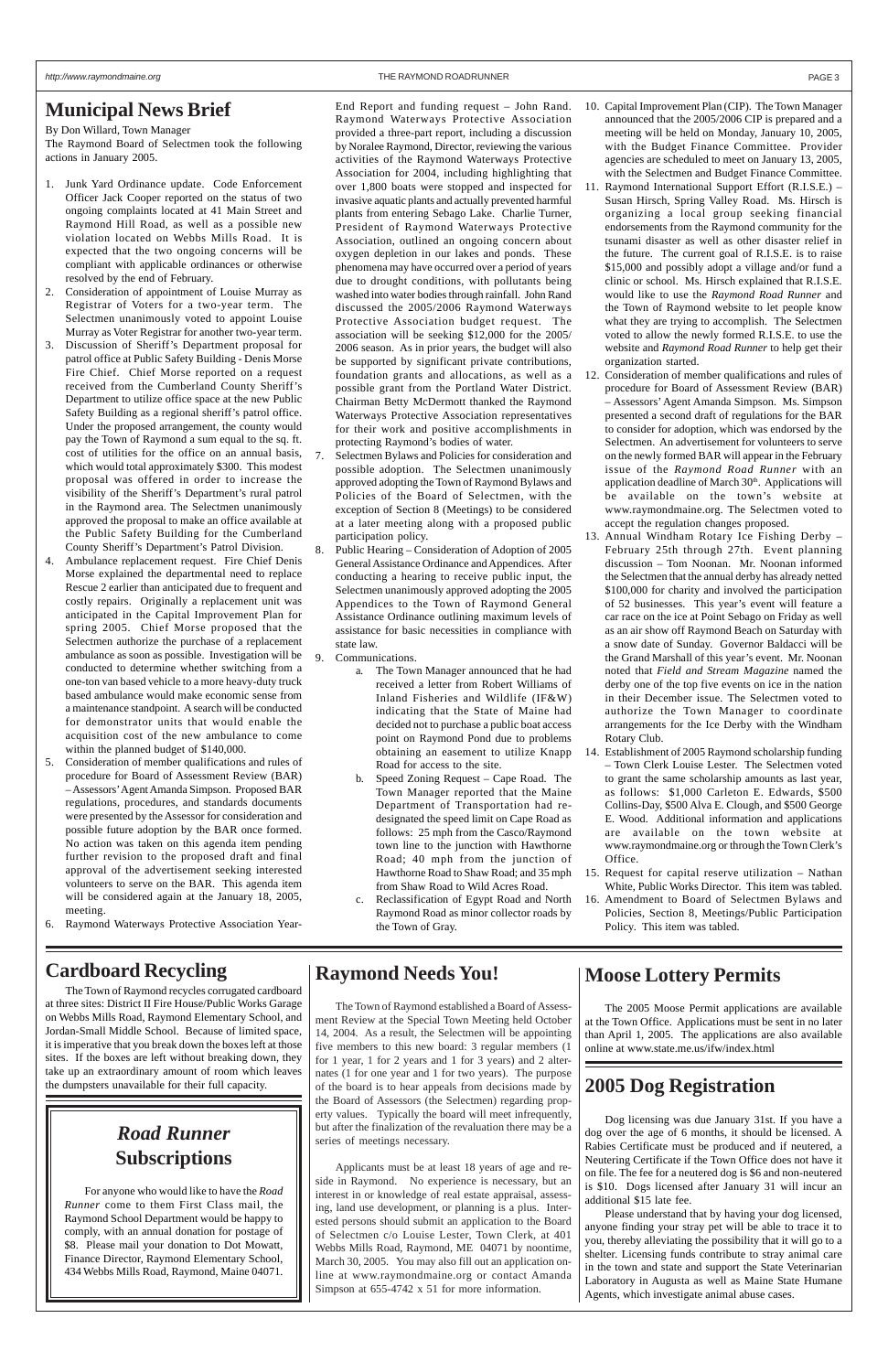#### **By: Ben Severn, PPA President**

#### **Preparing to Implement the Panther Pond Conservation Project**

Over the past two years, we have published various articles on PPA in the Road Runner (see August, October 2004 publications) that explained the impetus for the formation of PPA, discussed the decision to follow the lead of other ponds in the area to undertake a Panther Pond Watershed Survey for the purpose of identifying runoff pollution sites, described the decision to expedite the process, thus saving a year, and discussed the decision to apply for a federal grant to help offset the costs of fixing some portion of the sites identified in the Survey. In the most recent article, we announced that PPA had received a grant from the Maine DEP and US EPA under Section 319 of the Clean Water Act for the Panther Pond Conservation Project- Phase I

The \$83,770 (\$43,945 federal/\$39,825 match) 319 grant will begin in April of this year (2005) and will extend through August 2007. Noralee Raymond, the Executive Director of RWPA (Raymond Waterways Protective Association), will provide the technical expertise and day to day management of the project as Project Manager funded through the grant. Noralee has been of immeasurable help to the PPA Board of Directors and brings a great deal of experience in designing solutions to runoff problems, as well as having easy access to expertise within other environmental groups in the area. A PPA Steering Committee will be responsible for the logistics of each improvement activity, responsible for assuring that all materials and people are at each site in a timely fashion.

In summary, over the next two years Panther Pond watershed residents will have the opportunity to participate in this grant to reduce erosion problems in their watershed. Financial assistance and free technical assistance will be made available. Workshops will be offered to help landowners learn conservation techniques to use on their own property.

 The Survey identified 84 sites in the Panther Pond Watershed that are currently affecting or have the potential to affect water quality of the lake. Almost half of these sites were found in residential areas. These residential sites tend to have less severe erosion and can be easily fixed at low cost. When added together, however, these smaller sites can have a big impact on water quality. The good news is only 17 of the 84 sites were considered high impact. Each landowner has been notified, and we

We did. It is no longer a dream but a reality. We've gotten people engaged, and we have obtained funds. Yes, we have come a long way, but we have much to do before we can sleep.

have continually stressed that the recommendations are simply that; that no landowner has to take any action. Our hope, of course, is that most landowners will embrace the proposed solutions. Portland Water District and PPA itself have pledged some matching funds to help alleviate the burden on the landowners, especially those faced with more expensive solutions. We anticipate that 42 of the 84 sites will receive funding.

Twenty-two sites within the Panther Pond watershed can qualify to have the grant pay a portion of road or driveway repair, bank and path stabilization, and vegetated buffer plantings. These sites were nominated from the Panther Pond Watershed Survey based on the level of impact to the lake. We will be contacting these landowners in the spring. Through the grant, the landowner or road association will receive up to 50% of the cost of the entire project. The remaining 50% can be matched either in cash, materials, or labor.

- Contact PPA to volunteer for the steering committee.
- Sign up to assist landowners with fixing erosion problems (planting, building runoff diverters).
- Donate to PPA to help us meet our \$2,000 cash match to the grant.
- Sign up for workshops and tours to learn how to identify and fix erosion.
- If you have erosion on your property, contact us to request free technical assistance

The grant will also provide the opportunity for free technical assistance to *any* landowner in the Panther Pond watershed. Do you have a lawn that runs down to the edge of the lake? Does your gravel road or driveway wash out every year? Noralee Raymond can visit your property to give you ideas for these and other common damaging problems. Contact Noralee at 671-3329 or lakes@raymondmaine.org to schedule a time this spring for someone to visit your property with you. We will provide you with a free packet of materials specifically designed to help you fix your problems. Any recommendations we make are voluntary to you. Twenty matching grants (up to \$100) will be offered toward the purchase of vegetation for buffers or erosion control materials to those landowners receiving technical assistance.

At least one workshop will be held annually to demonstrate best methods for planting shoreline vegetation and the construction of common conservation practices. Workshop participants will take an active part in conservation as they help plant native plants, install walkways and mulch, and construct roof dripline trenches or gutter drywells. Guided tours will be held to visit sites that were fixed through the project at the end of each summer. Keep an eye out for advertisements in the Road Runner and PPA's website, or contact Noralee Raymond today to get on the mailing list for workshop and tour announcements.

#### **The Challenge—What Can You Do?**

We have come a long way since that first tentative organization meeting. We dreamed we could get this far.

#### **Panther Pond Association Notes**

As I noted in October, the immediate challenge is to assure that as many as possible of the sites with significant runoff problems are improved over the next two years, and that all the funds provided by the grant are used effectively. We have worked hard to identify the runoff problems and to obtain funds to fix them. We now must rise to the challenge to provide volunteer assistance to those landowners that are receptive to the suggested fixes but either physically or financially cannot do all of it alone. We are quite fortunate to have as project manager Noralee Raymond, the RWPA Executive Director. With Noralee's experience, dedication, and boundless energy to push and guide us, and with volunteers like you, we can look forward to realizing our goal of improving the water quality of Panther Pond through the effective and efficient use of the 319 Grant funds.

#### **What can you do to help?**

The key word is Volunteers. We are searching for volunteers who are interested in serving on the project steering committee to help guide the project, work with landowners, and organize workshops and other activities. Volunteers are also needed on a site by site basis for planting, digging infiltration areas, spreading mulch, or building infiltration steps and water diverters. If you are interested in volunteering, please contact the PPA Board of Directors at ppa@raymondmaine.org or Noralee Raymond at lakes@raymondmaine.org

To talk to someone, call me at 655-3936 or Noralee Raymond at 671-3329. Check PPA postings at the Town of Raymond's website at www.raymondmaine.org.

## **Raymond Considers Preserving Undeveloped Properties**

**By: John Balentine, Staff Writer, Lakes Region Suburban Weekly Article reprinted courtesy Lakes Region Suburban Weekly**

Five years ago, the Raymond Conservation Commission tried to convince residents that the town should consider purchasing and preserving large tracts of land in an effort to keep Raymond looking rural. Because of budgeting concerns the townspeople didn't go for it.

Five years later, with more and more people moving to the well-situated town and large tracts of land becoming scarce, the commission is again approaching Raymond residents for help preserving open space.

Led by residents John Rand and Elizabeth Algeo, the RCC secured \$3,000 from the Board of Selectmen last month to draw up an Open Space Plan. According to RCC representatives, the plan will identify ecologically important parcels in town, rank them according to several criteria and identify possible funding sources in an effort to eventually purchase them.

The Open Space Plan comes as a direct result of the town's newly adopted comprehensive plan. According to Rand, the comprehensive plan specifically directs the RCC to work with the selectmen and town officials in an effort to prepare a plan to preserve prime working forests, trails, recreational resources and natural areas.

"Things have changed from five years ago," Rand said. "Land is much more expensive and people, I think, have realized that before prices get any higher, now is the time to pursue these large tracts of land before they are sold and gone forever. People, I think, are coming around to the idea that Raymond is a beautiful place and they want to keep it that way."

Rand quickly adds that any eventual land purchase would first have to go to town meeting for approval by residents and would only come from willing sellers.

"I don't think the plan will be a hard sell. There aren't a lot of people in town who want to see the sprawl and build-out ruin the rural character of Raymond," Algeo said. "But funding it will be another wake-up call. That's where it may get difficult."

Rand said the town's current open space reserve fund totals \$40,000, which represents a combination of private and public monies. But to preserve any meaningful tracts of land around Raymond, Rand envisions taxpayers spending much more than that to secure quality parcels. He said the cost to taxpayers would be at least in the hundreds of thousands of dollars range since the plan is only looking at parcels 25 acres or more.

"Raymond is developing 150 acres a year due to residential development. That's 1,500 acres in the last decade," Rand said. "I'd like to think we could preserve 10, or 20, or 30 percent of that at the least. Ten percent would be baseline."

But the initial cost for buying available tracts, Rand said, will come back to taxpayers in savings by not having to provide services to an ever-increasing population. He said the town's preservation of lands would act as a sort of growth cap essentially putting a limit on population and housing growth, and, as a result, town services and expenses.

"What it does is cap the ultimate density of the town by bumping some of the population growth to other towns," Rand said. "Rather than building out the town in 20 years and losing all our large tracts in the process, we might be able to save some semblance of what we enjoy today."

Algeo said the town would not necessarily be alone in providing the money to buy land. As someone who has helped write grants, Algeo said many granting institutions want proof that towns are invested in land preservation before offering grants to private land-preservation groups within a town.

"There are all sorts of private granting non-profits that want to first see that a town is truly putting its money where its mouth is concerning land purchases," Algeo said. "There may be 20 communities vying for one grant and the town that has taxpayers involved in the process will have a better chance securing the grant. And nothing says that better than taxpayer funding helping to preserve land."

Currently, Rand and Algeo said there are attractive parcels for sale but declined to identify any out of respect for the landowner.

"This plan is going to help us organize which lands are important and communicate to the town why that is," Rand said. "Making the plan is the first step, talking with landowners and then convincing the town about specific purchases will come later."

In February and March, the RCC will hold workshops to get public input, in addition to RCC regular meeting held Wednesdays at 7 p.m. in the portable classroom building at Jordan Small Middle School. The group hopes to have the plan ready for a presentation at the annual town meeting in May.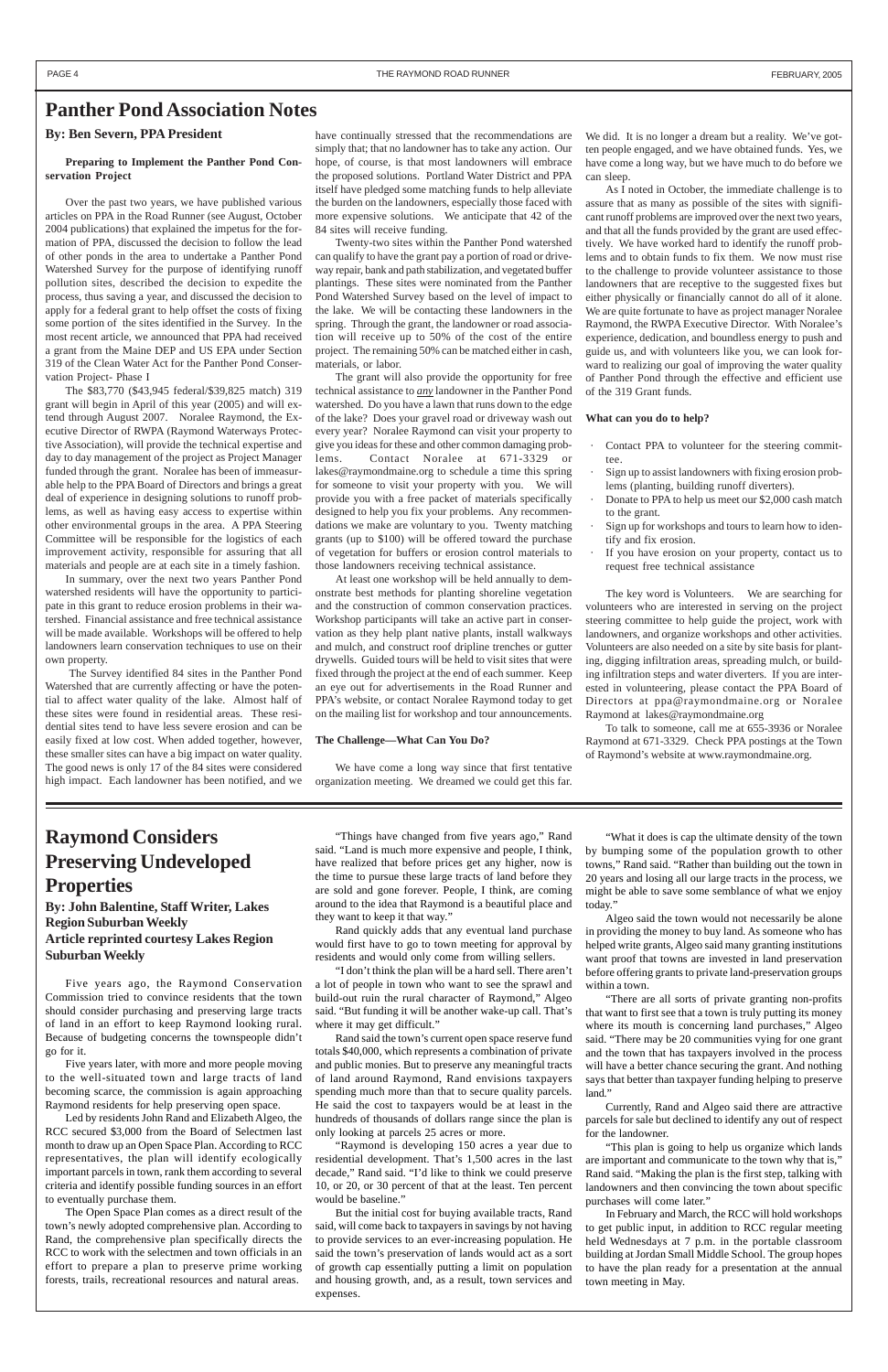## **Raymond-Casco Historical Society Question Corner**

**What Should We Know About Sebago-Area's Indians?**

#### **By: Alvin Hamblen Morrison, ethnohistorical anthropologist**

Nineteenth-century writers popularized a mistake which real estate developers and sporting clubs still make today: Even though "Sokokis" might sound like a good name for the Saco River Indians, it was not their name. Scholars now know that the real Sokoki Indians lived on the Connecticut River in north-central Massachusetts. Nineteenth-century writers also popularized a misleading name which several new books or tourist pamphlets today still use unawares: to call Chief Polin and his people "Rockameecooks" only makes for confusion. If by that name is meant only that they were closely tied to Pigwacket, then it would be far better to call them Pigwackets / Pequawkets. (The Pigwackets had a fort called Narracomecock / Narrackamagog on Saco River near now-Fryeburg, ME.) Modern researchers put the real Rocameca Indians on Androscoggin River in the Jay Point & Canton Point area, west of Livermore Falls, ME. So both "Sokoki" and "Rockameecook" are now inappropriate and deceiving names for 21st-century persons to continue to apply to the former natives of the Sebago-Presumpscot region.

 On the web, at www.lakesregionofmaine.gen.me.us/ sebago anthro, see Sebago-Presumpscot Anthropology Project (SPAP) Reports, as well as Mawooshen Memos, for further information on these and related topics.

## **Raymond Fire/Rescue HOT SPOT**

*"KEEPING OUR COMMUNITY SAFE THROUGH EDUCATION"*

Greetings!!!! This month I would like to share some statistics from your Fire and Rescue Department. During the year of 2004 the department responded to 674 calls. These calls range from emergency rescue calls, fires and car accidents to general calls for assistance such as wires down, false alarms, and unpermitted burns. The Fire/ Rescue Department currently has 54 members on its roster that includes Firefighters, EMT's and fire police. Many of our members are cross trained, which means they can be both a firefighter and/or an EMT at any given time. Our members have shown a great deal of commitment to the Department, Town and citizens this year by providing over 39,500 hours worth of training, calls, public education, inspections and work details such as hydrant shoveling. Though this number works out to about 733 hours per member, we have a core group of 18 active members that, combined, contributed 36,000 hours, including 9 members that gave more than 1,000 hours, 3 members who gave more than 2,000 hours and 2 members who gave more than 3,000 hours. We have experienced as many as 9 emergency calls in an 11 hour period, and 16 emergency calls in a 24 hour period. If you are interested in volunteering on the fire/rescue department, please calls us at 655-7851. Until next month…work safe, play safe, STAY SAFE!!!

Please send any requests or comments to josh.stevens@raymondmaine.org

## **Sixth Annual Maine Milfoil Summit**

Friday, February 25th University of Southern Maine Lewiston-Auburn 9am until noon.

Registration is from 8:30 to 9:00 and is free

Please RSVP by emailing lakes@megalink.net (pre-registration is not required to attend, but it would help the organizers - a lot!)

What you will learn.....

The results from more than 30,000 boater surveys New initiatives on the local level Program summary for 2004 Program priorities for 2005 And more

For more information on the 2005 Summit or to join the Milfoil mailing list, contact Peter Lowell at the Lakes Environmental Association (LEA) lakes@megalink.net or 207-647-8580 / 230 Main Street, Bridgton ME 04009

LEA's summit organizing efforts and invasives program are sponsored by the G.L. Connolly Foundation

## **Open Space Meets NEMO In Raymond!**

Land Conservation, Land Development And Water Quality Workshop February 10, 7pm, Town Office

By now we have all heard about Open Space in Raymond and the benefits it provides to the quality of life we enjoy. But what is NEMO?

|                                          | Please make all checks out to: R.I.S.E. – Town of Raymond       |
|------------------------------------------|-----------------------------------------------------------------|
| and drop off or mail to: Town of Raymond |                                                                 |
|                                          | 401 Webbs Mills Road                                            |
|                                          | Raymond, ME 04071                                               |
|                                          |                                                                 |
|                                          | Volunteers are needed for the following:                        |
|                                          | provide space at my business for a donation box                 |
|                                          | donate materials for posters, the thermometers, donation boxes  |
|                                          | distribute posters/donation boxes                               |
|                                          | help construct the "thermometers"                               |
|                                          | help with a telephone/email tree                                |
|                                          | write future articles for the Road Runner                       |
|                                          | help update the "thermometers"                                  |
|                                          | serve on the R.I.S.E. committee                                 |
| other                                    |                                                                 |
|                                          | Please call Susan at 6455-2581 or email at shirsch@maine.rr.com |

- NEMO is an educational program for land use decision makers that addresses the relationship between land use and natural resource protection, with a focus on water resources, nonpoint source pollution, and stormwater runoff.
- NEMO explains the link between land use, water quality, and community character. The program offers follow-up presentations and material to help communities advance their natural resource-based planning.
- NEMO can help communities identify their special areas for preservation (including how to characterize, prioritize and acquire Open Space), as well as map out areas suitable for development.

The presentation will start with a brief introduction of the Raymond Conservation Commission's current Open Space map which has been prepared with the good skills of our GIS Coordinator Elisa Trepanier. A brief discussion of the Open Space planning process will follow, with an opportunity for board and public input. The presentation will then shift into NEMO mode and will be led by LaMarr Cannon, who is the Maine NEMO coordinator. LaMarr's PowerPoint presentation will include the relationship between development and pollutants, methods for low impact development, and planning tools to reduce impact (including open space planning).

LaMarr has been with the NEMO program for a year and worked previously at the Maine DEP as a Project Manager. Her background is environmental engineering, with a Masters Degree from Oregon State in 2002. She was born and raised in Alaska, and (lucky for us) married a Mainer who moved her back east in 2002.

For more information on the NEMO program, see http://www.mainenemo.org/index.htm

The presentation is open to all Board and Committee members and the public.

NEMO = Non-point source Education for Municipal Officials

## **Vocational Service Grant**

The Lake Region Development Council would like to announce the availability of a grant program for individuals with disabilities in the Lake Region who are seeking opportunities for entrepreneurship. Grant amounts will range in the amount of \$1,000 to \$2,500 to be used for business start up purposes. Business assistance counselors will be available to those applying to assist in the development of a business plan. Interested individuals arte encouraged to contact LRDC for more information. LRDC, 5 South Casco Village Road, South Casco, 207.655.2700 fax 207.655.2727 email info@lrdcmaine.org

## **Coming In March..... Help With Parenting—That Most Important Job**

Are you looking for a new way to discipline? Feeling frustrated by your children's behavior? Wanting some new ideas? Join other parents with Peggy Jensen, Home-School Coordinator/Early Intervention Specialist, for lively discussions and some new ideas

Wednesdays, March 9-30, 6:30-7:30 at RES Materials and BABYSITTING SERVICES provided by the 21st Century grant (Thank you, Mrs. Davis!)

Please fill out the information below so you will not be solicited again.

| Name:    | Telephone #: |
|----------|--------------|
| Address: | 11م∼         |

Email:

We hope to publish the names of all donors in the Road Runner. If you wish to remain anonymous, please check box below. Thank you.

 $\frac{1}{2}$  ,  $\frac{1}{2}$  ,  $\frac{1}{2}$  ,  $\frac{1}{2}$  ,  $\frac{1}{2}$  ,  $\frac{1}{2}$  ,  $\frac{1}{2}$  ,  $\frac{1}{2}$  ,  $\frac{1}{2}$  ,  $\frac{1}{2}$  ,  $\frac{1}{2}$  ,  $\frac{1}{2}$  ,  $\frac{1}{2}$  ,  $\frac{1}{2}$  ,  $\frac{1}{2}$  ,  $\frac{1}{2}$  ,  $\frac{1}{2}$  ,  $\frac{1}{2}$  ,  $\frac{1$ 

**I wish to remain anonymous.**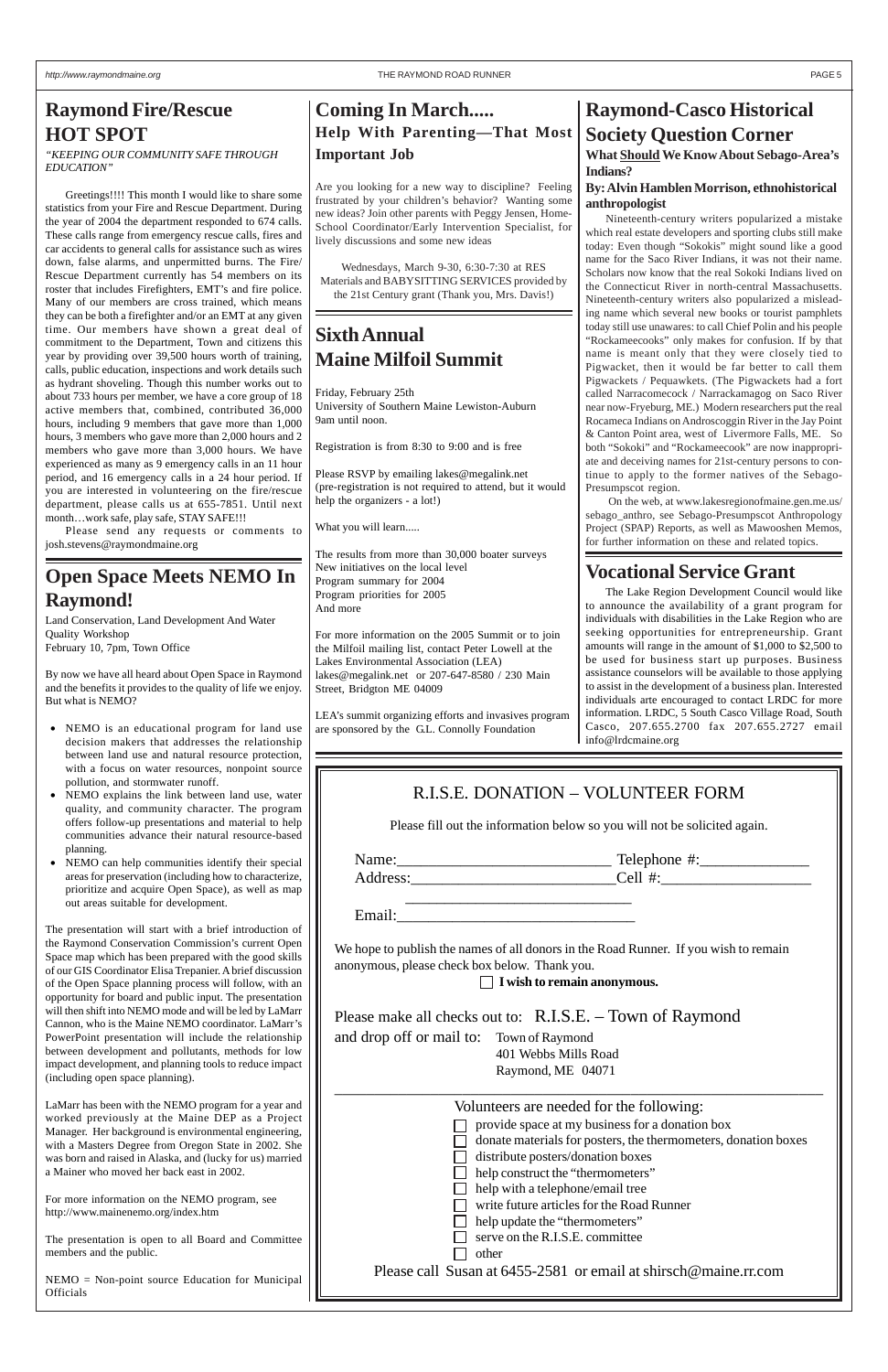## **PTA College Scholarships Available**

The Raymond PTA is offering two \$1,000 college scholarships to Raymond high school students. Any Raymond resident who will be graduating from high school this spring and is planning on attending college in the fall is encouraged to apply.

Applications can be obtained at http://www.raymondmaine.org/civic\_groups/pta/ . All applications must be submitted by April 1, 2005.

### **Windham Rotary Ice Fishing**

Derby Fest - February 25 –27, 2005 Planned Events

- ICE FISHING DERBY This is the core event. It will take place on February 26 & 27. Prize pool of \$30,000. To be held on Sebago Lake, unless there is bad ice. In that case, it will be held on several lakes in Southern Maine. THIS IS Maine's richest and largest Ice Fishing Derby.
- ICE RACING- Car racing on the ice "Under the Lights" on Friday night, 2/25. Drivers will compete for a \$2,000 purse in Maine's first night ice racing event. Proceeds to benefit Camp Sunshine.
- Snow Sculpture/Slide at Raymond Beach both days.
- Free Ice Skating at Raymond Beach both days.
- Saturday, 11am to 1pm Air Show. Primary viewing area will be at Raymond Beach. Donations for admission to support the families of Maine servicemen. Governor Baldacci as Grand Marshal.
- "Polar Ice Dip". The Maine Children's Cancer Program will have swimmers solicit pledges for the mass "Dip" on Saturday at 2pm.
- The "Maine Ice Fisherman's Championship". This will be a contest where fishermen will compete in heats showcasing their strength, speed  $&$  skills in a series of ice fishing tasks. Similar in nature to the "Woodsman Day" contest at the Fryeburg Fair. This event will take place on Sunday during the day.
- Cross-country ski and snowshoe races to be held Sunday at Raymond Beach. Special "kids races" with snowshoes provided.

Got Questions or Ideas ? Call 1-888-ICE-FLAG Or visit us at: www.icefishingderby.com

## **Who Does The Derby Benefit?**

#### **2004 Direct Contributions**

- Maine Children's Cancer Program (\$43,000)
- **Camp Sunshine (\$20,000)**
- Inland Fish  $&$  Wildlife (\$15,000)
- Rotary Foundation (\$4,000)
- Town Of Raymond Emergency Generator (\$3,000)
- D.A.R.E (\$1,000)
- Sebago Anglers Smelt Restoration Project (\$1,000)

#### **Indirectly**

**Local Economy - Warden Service estimated 5,000 people on the ice last year plus 1,000 attending the Polar Ice Dip. All area motels were full. Restaurants reported a great increase in business that weekend.**

Salmon Fishery - Over 1000 Togue were caught. Hundreds were examined by State Biologists, thus helping a management objective for the Dept. of IF&W.

## **Hebron Second Annual Founders Day Community Skating Party**

Join students, faculty and friends of Hebron for this annual celebration Sunday, February 13, 2:30-4:30pm, in Robinson Arena. Hebron Academy will be turning 201. Parking is available in the arena parking lot, just off Route 119 in Hebron. This event is open to the public and free of charge.

## **Raymond Rec Sports**

Raymond Rec will offer the Indoor Swim Program for 2nd, 3rd and 4th grades at Colonial Mast Pool in March and April. The program will be on Wednesdays after school. The bus will take the children to the pool, and parents must pick them up.

Spring tennis will be offered from the end of April through May for 3rd and 4th grades. The program will be on Wednesdays after school. The bus will take children to the courts on Mill Street, and parents must pick them up.

Watch for program details and registration materials to be sent from school and at www.raymondmaine.org.

## **College Goal Sunday - Assistance in completing the Free Application for Federal Student Aid forms.**

Augusta, Maine - Representative John C. Robinson of Raymond is pleased to announce College Goal Sunday, a program sponsored by the Finance Authority of Maine (FAME), which will assist families and students in the completion of the Free Application for Federal Student Aid (FAFSA) form.

- 9 new homes, stated value \$1,595,000
- 11 sheds, value \$123,472
- 16 additions/alterations, value \$577,668
- 5 garages, value \$101,900
- Permit fees collected, \$9,348.30
- Total value of all permits, \$2,577,460

On Sunday, January 30 at 2pm at fifteen sites across the state, the College Goal Sunday coaching staff will walk high school seniors and their families through the FAFSA form, line by line.

"This is a great opportunity to have assistance with a rather complicated application," said Representative Robinson. "This form, which could be called the gateway to all college financing, is necessary for determining eligibility for federal and state financial aid for higher education."

Anyone needing assistance paying for higher education for the 2005-06 school year should attend one of these College Goal Sunday sessions listed below. Participants should bring their most recent tax information.

**Augusta:** University of Maine **Belfast:** Hutchinson Center **Biddeford:** University of New England **Calais:** Washington County Community College **Dover-Foxcroft:** Penquis Higher Education Center **Ellsworth:** Downeast Family YMCA **Farmington:** University of Maine **Fort Kent:** University of Maine **Houlton:** Houlton Higher Education Center **Lewiston:** Multipurpose Center **Machias:** University of Maine **Nobleboro:** Camp Kieve **Orono:** University of Maine **So. Portland:** Southern Maine Community College **Wells:** York County Community College

For more information contact FAME at 1-800-228- 3734 or visit FAME's website at www.collegegoalsundaymaine.com

## **Revaluation Update**

Vision Appraisal Technology, Inc. is on schedule! The first complete round of data collection has been completed. If you did not receive a visit from Vision, you should be receiving a letter requesting an appointment to complete the data collection (a "callback"). Callbacks for year-round residents will begin this winter and continue into the spring. Callbacks for seasonal properties will begin sometime around Memorial Day. The next step of the process is the sales analysis. Sales data from Raymond during the last year or so will be evaluated to begin the complex process of creating pricing schedules for property. This portion of the revaluation will not require fieldwork. It is anticipated at this point that letters of value will be mailed during the month of July. The letter will indicate the value placed on your property and indicate how you can contact Vision to discuss the value. You will have an opportunity to review the value with Vision appraisers prior to tax commitment. If you have any further questions, please contact Amanda L. Simpson, Assessors' Agent, at amanda.simpson@raymondmaine.org or 207- 655-4742 ext. 51.

## **Troop 800's Fishing Derby Food Booth**

By: John Hanley, Troop 800 Committee Chair

For the third year in a row Troop 800 will be manning a food booth at the Windham Rotary Fishing Derby, Saturday, February 26th. This is the second year that all proceeds raised will be donated to a worthy cause. At this time we are still determining the charity or organization the money will go to pending research and presentations by our Patrols, then to be voted on by the whole Troop.

The Troop 800 food booth will be selling breakfast sandwiches well into the morning, after which we will switch over to homemade soups, stews and desserts for lunchtime. Soft drinks, hot chocolate and coffee will also be available. There will be a Scouts Skills demonstration adjacent to our food booth, too.

If you are out on the ice, fishing or checking out the activities join us for breakfast or lunch. You'll be helping us to make a difference.

## **Senior Citizens' Monthly Dinners**

Dinners are held the third Wednesday of the month at Jordan-Small Middle School. Upcoming dinner dates are as follows:

#### **February 16th March 16th April – none May 18th**

Please join us for a social evening and a wonderful meal. A \$2 donation per person is appreciated. Call JSMS #655-4743 a few days in advance to make your reservation.

## **October, November and December Permits**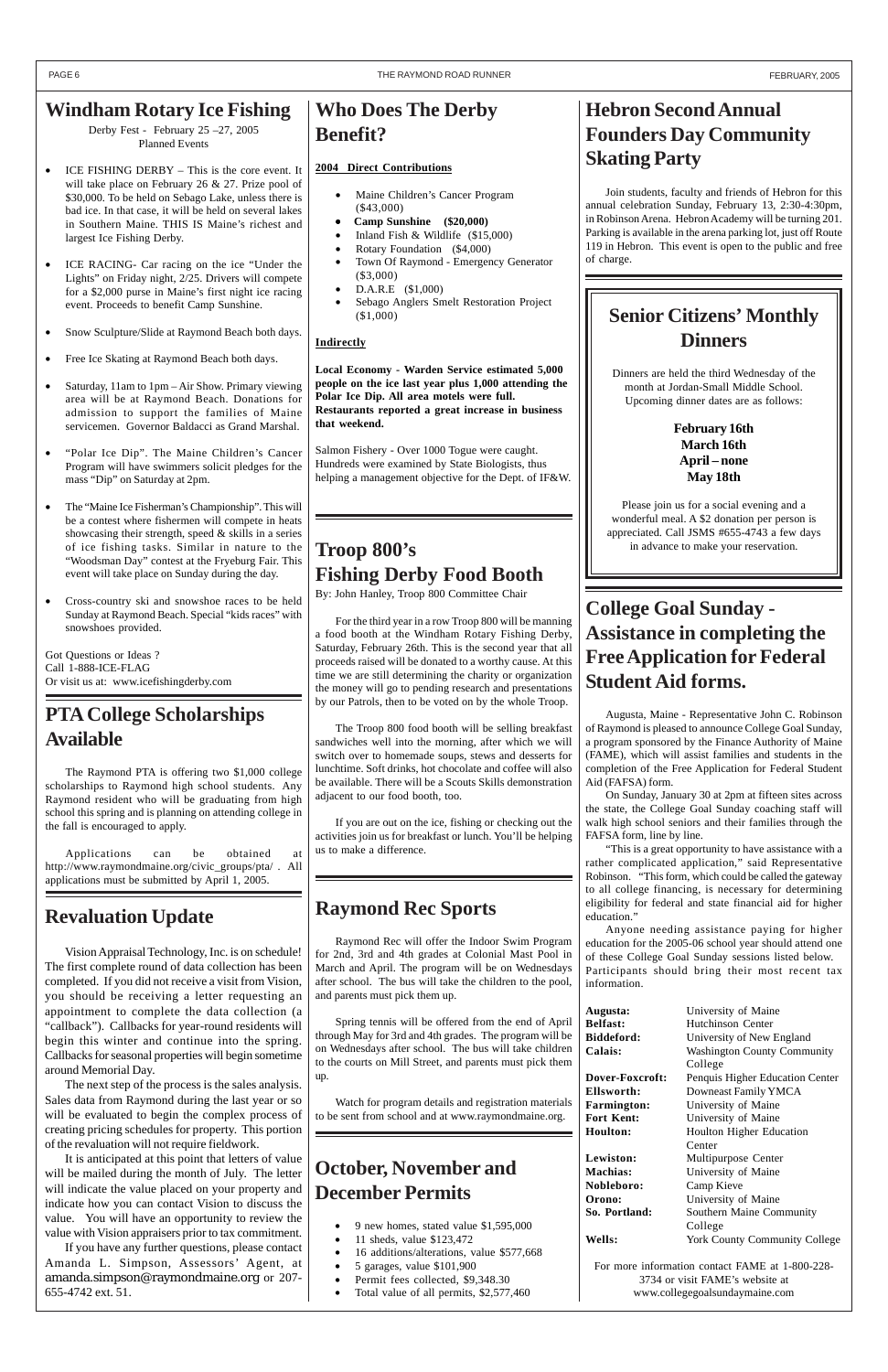#### *http://www.raymondmaine.org* THE RAYMOND ROAD RUNNER PAGE 7

## **8th Grade News**

Planning for this year's completion ceremony and end of the year celebrations has begun. Parents interested in becoming involved should contact: Ellen van Haasteren #655-4282 or Debra Martin #655-3318 Watch for more information in future editions of the Road Runner.

A. These last two weeks have been pretty typical. Being an early morning person, my days begin at 4am. I savor those quiet hours of early morning and find that that's when I can do my "best" work. Networking responsibilities with area colleagues these past two weeks have included my participation in the Sebago Alliance in Gorham, a breakfast meeting with Don Willard to continue dialogue around One Raymond initiatives, attendance at the two day winter convocation for superintendents in South Portland, and attendance at the Cumberland County Superintendent's meeting in Westbrook. Those connections are more critical now than I can ever remember in my entire educational career. With NCLB, Essential Programs and Schools, and Learning Results initiatives, the lay of the educational landscape is changing weekly. Being a person who thrives on uncertainty, that works for me! With uncertainty comes the "gift of possibilities."

My in-district responsibilities following the winter break have included hours of budget work with our Leadership Team and business manager, policy work meetings, a facilities committee meeting, a School Board meeting and workshop, meeting with the Leadership team at Jordan-Small Middle school and a debriefing meeting with a team of teachers and administrators who attended a "Putting the Breaks on Special Education" conference

to determine our next steps locally. Then there are the routines. … dealing with a High School discipline issue that needed immediate attention (now there's a routine piece of my job that is unique to a community that doesn't have a High School and provides transportation to our High School students!). There are the daily phone calls from parents and e-mails that await response. The January challenges have included behind the scenes negotiations underway with both support staff and professional staff. That's a glimpse of the nature of my work over a twoweek period. One of the greatest challenges of a part time superintendency is finding time when I don't work. Today is actually the first day in January that I "think" I can *not* go into my office. And it's the only time that I have had to respond to these interview questions! Therein lies the conundrum! I love this work and the balancing act that goes with it. Raymond has a spirit and an energy that makes it okay for me to work almost every day!

Q. What's next on the educational radar screen for you?

A. It has always been critical to me in each leg of this educational journey to establish a shared vision, to set goals that scaffold reaching that vision and to see a beginning, middle and end to all aspects of the work. The word 'end' is truly a misnomer in education. It is truly a profession that requires a strong commitment to the "continual state of becoming." The underlying theme of our work yesterday, today and tomorrow is searching for and discovering ways to establish more efficiencies through group efforts.

## **Art Appreciation And The Anonymous Face Of Travel**

#### By: Mike Hughes

Over the last several months I have become somewhat of a "frequent flier." My work at Hebron Academy has me going to different training sessions. My position as the Sergeant Major has me traversing the east coast quite often each month. While in an airport recently, I wondered how many people were in transit at any given time. This "random population" must number in the hundreds of thousands at any given moment. It seems to me that this mass of the American traveling public abandons all the rules of courtesy and respect. An unspoken culture of "I'm going to get there before you" is disheartening. No one holds the doors. No one gives simple salutations. No pleases. No thank yous. It can be truly automatous and unpleasant. Every time I leave my family and the comfort of my Raymond home to subject myself to these "unfriendly skies," I feel a twinge of loneliness. On a recent trip to Walter Reed Army Medical Center to visit one of my injured soldiers, I wandered around the airport in Portland while I patiently waited for my long delayed flight. My schedule for my trip was now shot. I was beginning to feel the stress as I imagined the great race that lay ahead when and if I landed in DC. Lost luggage, traffic on the Beltway, etc., etc. As I strolled through the terminal, I caught a glimpse of an owl in a glass case. Upon further observation of this wildlife, it became apparent that these winged creatures inhabited several of these showcases. That morning I toured every showcase. Seeing these birds helped to put my traveling woes into perspective. These birds, you see, were the artistic creations of the sixth grade class from

- Lions Club Scholarship can be obtained from Betty McDermott, 10 McDermott Road, Raymond, ME 04071
- Betts-Douglas-Hickey Scholarship from Linda Alexander, 1 Pine Lane, Raymond, ME 04071
- Semi-Circle Scholarship from Diane Goosetrey, 28 Deeracres Road, Raymond, ME 04071
- Raymond PTA Scholarship from Lynn Davis, Jordan-Small Middle School, 423 Webbs Mills Road, Raymond, ME 04071

Jordan-Small Middle School. Each piece was a signed work. Recognizing all of the names and admiring their fine work succeeded in sprinkling just a little familiarity onto the anonymous face of travel. Although your project may have seemed insignificant at the time, I can assure you it was not! On the behalf of myself and all of my fellow anonymous travelers, I thank you.



## **Legislative Update**

By: John Robinson, State Representative

The legislative session is now in full swing. Early debate has been dominated by L.D. 1 "An Act to Increase the State Share of Education Costs, Reduce Property Taxes and Reduce Government Spending at All Levels." It is a piece of legislation designed to implement the school funding passed last June within the MMA citizen initiated referendum and also to provide property tax relief. The legislation has been promoted by the Governor as addressing the public outcry for lower taxes. I do not wholeheartedly agree with L.D. 1 and view this as only a small step forward in an ongoing process of lowering taxes for all Mainers.

First, and most importantly, L.D. 1 does not represent meaningful property tax relief for Raymond. The opportunity to do the right thing and bring forth a proposal which would have addressed the real problem of overspending which exists at every level of government in Maine is not present. The Joint Select Committee, which debated and reworked the bill, was handed a school funding bill and told to provide tax relief using that as a vehicle which is analogous to handing someone one oar and telling them to row in a straight line. I am hesitant to support legislation that is partially based upon a formula that lacks clear detail and thus is difficult to fully understand.

The spending caps that made their way into the final legislation are significant when one considers that spending reform was hardly mentioned just six years ago. The idea that the Maine Legislature would embrace any spending cap proposal was completely divorced from reality. Since that time, with great persistence, Republicans have been steadily advancing the concept of limiting spending. About two years ago a small amount of editorial support began appearing, and now members from all political persuasions are admitting it might be necessary to control spending. The Legislature is now poised to pass legislation which will impose spending caps. The caps are not strong when considering the weak override protection, but nonetheless are an improvement from not having a cap. I, along with the entire Republican caucus, will continue pushing for a 2/3 cap override provision and a Constitutional protection for the state cap. The establishment of spending caps is the first step in achieving long-term tax relief, if the majority party honors the state spending caps. Unfortunately, I believe L.D. 1 to be a school funding bill and not the tax relief bill that many had hoped to see. I look forward to continuing the debate on tax reform and continuing to help formulate policies that lower the tax burden for Raymond and all Mainers.

## **2005 School Scholarship Applications Available**

The 2005 Raymond Scholarship applications are available at the Town Office and Jordan-Small Middle School. The Carleton E. Edwards, George Woods, and Alva Clough Scholarships have a deadline for submission of March 1, 2005.

There are also other scholarships available from several organizations in Raymond.

## **Real Estate Corner**

By Mary Jane Vandersluis & Cathy Dodge

Residential real estate is a complex, multi-faceted industry that affects the very foundation of our lives. Whether "real estate" means a home, vacation or investment property, many factors must be taken into account in order to ensure a smooth, successful transaction.

During the coming year we will explain many aspects of today's fascinating marketplace. We will explore everything from maximizing your profit by enhancing your home's environment to obtaining the optimum financing for your particular situation. This column will also cover refinancing, investing, buying "fixer-uppers" and a variety of other topics. If you are a first-time buyer, you will discover that buying a home is more possible than you may think. This column is also an open forum that will present answers to your specific questions regarding real estate. We hope that you will join us as a regular reader!

### **An Interview With… Continued from page 1**

## **JSMS Yearbook 2004-2005 Sales**

The final deadline for ordering is March 1,2005. The cost of this year's hardcover book is \$20. Order envelopes are available from Ms Griffin in the library. Please return completed envelopes to the main office.

#### **Don't be left out!**

#### **Baby Pictures**

We are currently collecting baby pictures for this year's book. We would like to include pictures of all the 8th graders. Please send a baby/toddler picture in to school with your student. We will not be returning the pictures & names should be written lightly on the back with pencil.

#### **"Best Wishes" Ads**

At this time we are collecting "Best Wishes" ads, as well. Any 8th grade parent interested in purchasing one or more for \$5 each should send a short message along with payment attention: yearbook. Example:

> "Good Luck , Susie, we're proud of you! Love Mom & Dad."